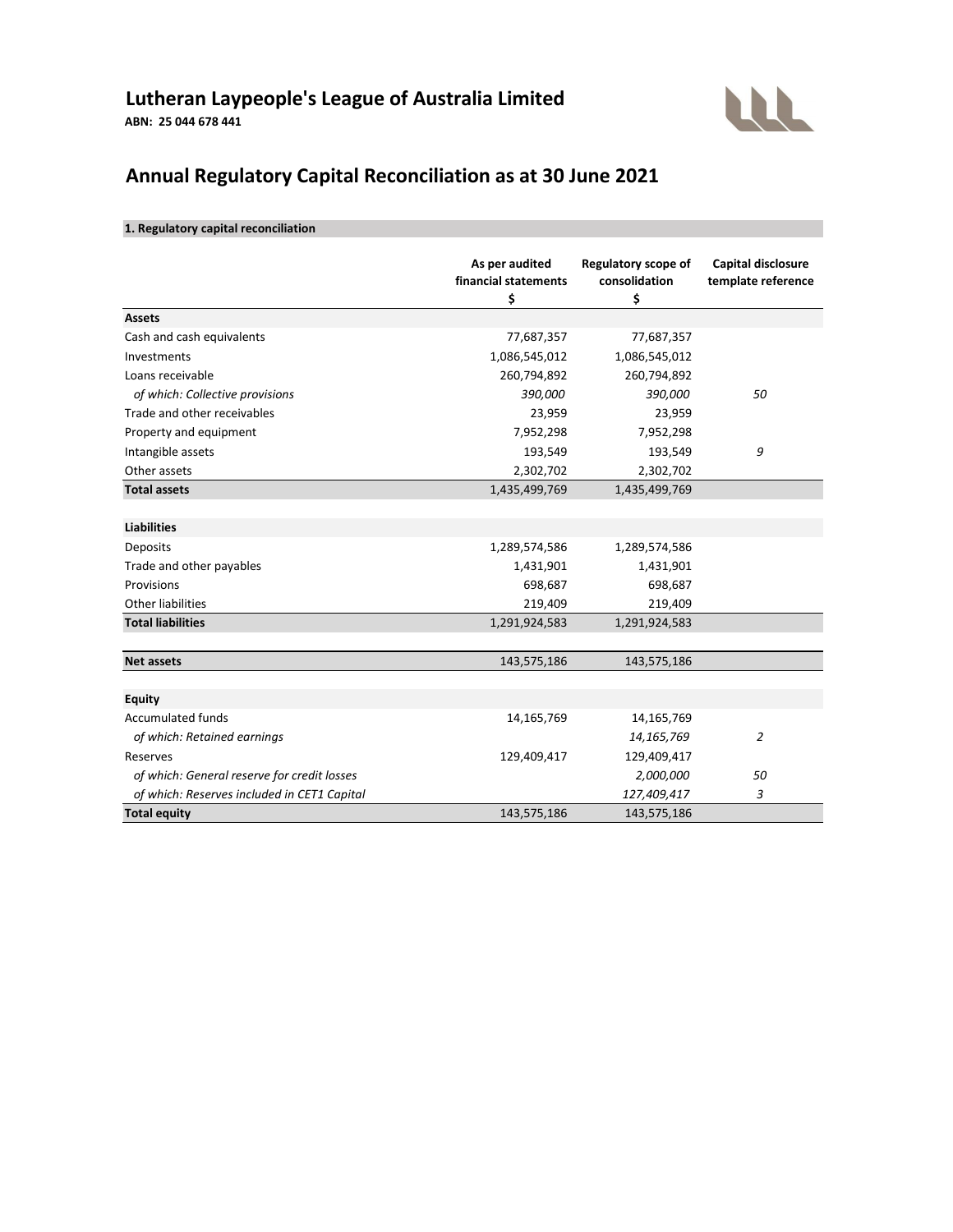## **2. Capital disclosures**

|    |                                                                                                                              | <b>AUD</b> |
|----|------------------------------------------------------------------------------------------------------------------------------|------------|
|    | Annual Regulatory Capital Reconciliation as at 30 June 2021<br><b>Common Equity Tier 1 capital: instruments and reserves</b> | \$m        |
| 2  | Retained earnings                                                                                                            | 14.17      |
| 3  | Accumulated other reserves                                                                                                   | 127.40     |
| 6  | Common Equity Tier 1 Capital before regulatory adjustments                                                                   | 141.57     |
|    | <b>Common Equity Tier 1 capital: regulatory adjustments</b>                                                                  |            |
|    | Other intangibles other than mortgage servicing rights (net of related                                                       |            |
| 9  | tax liability)                                                                                                               | 0.19       |
| 28 | Total regulatory adjustments to Common Equity Tier 1 Capital                                                                 | 0.19       |
| 29 | <b>Common Equity Tier 1 Capital (CET1)</b>                                                                                   | 141.38     |
| 44 | Additional Tier 1 Capital (AT1)                                                                                              |            |
| 45 | Tier 1 Capital (T1=CET1+AT1)                                                                                                 | 141.38     |
|    |                                                                                                                              |            |
|    | Tier 2 Capital: instruments and provisions                                                                                   |            |
| 50 | Provisions                                                                                                                   | 2.39       |
| 51 | Tier 2 Capital before regulatory adjustments                                                                                 | 2.39       |
| 57 | Total regulatory adjustments to Tier 2 Capital                                                                               |            |
| 58 | Tier 2 capital (T2)                                                                                                          | 2.39       |
|    |                                                                                                                              |            |
| 59 | Total Capital (TC=T1+T2)                                                                                                     | 143.77     |
| 60 | Total risk-weighted assets based on APRA standards                                                                           | 720.72     |
|    |                                                                                                                              |            |
|    | <b>Capital ratios and buffers</b>                                                                                            |            |
| 61 | Common Equity Tier 1 (as a percentage of risk-weighted assets)                                                               | 19.62%     |
| 62 | Tier 1 (as a percentage of risk-weighted assets)                                                                             | 19.62%     |
| 63 | Total capital (as a percentage of risk-weighted assets)                                                                      | 19.95%     |
|    | Buffer requirement (minimum CET1 requirement of 4.5% plus capital                                                            |            |
| 64 | conservation buffer of 2.5% plus and countercyclical buffer                                                                  | 7.00%      |
|    | requirements expressed as a percentage of risk-weighted assets)                                                              |            |
| 65 | of which: capital conservation buffer requirement                                                                            | 2.50%      |
| 68 | Common Equity Tier 1 available to meet buffers (as a percentage of risk-<br>weighted assets)                                 | 12.62%     |
|    |                                                                                                                              |            |
|    | Applicable caps on the inclusion of provisions in Tier 2                                                                     |            |
| 76 | Provisions eligible for inclusion in Tier 2 in respect of exposures subject                                                  | 2.39       |
|    | to standardised approach (prior to application of cap)                                                                       |            |
| 77 | Cap on inclusion of provisions in Tier 2 under standardised approach                                                         | 7.88       |